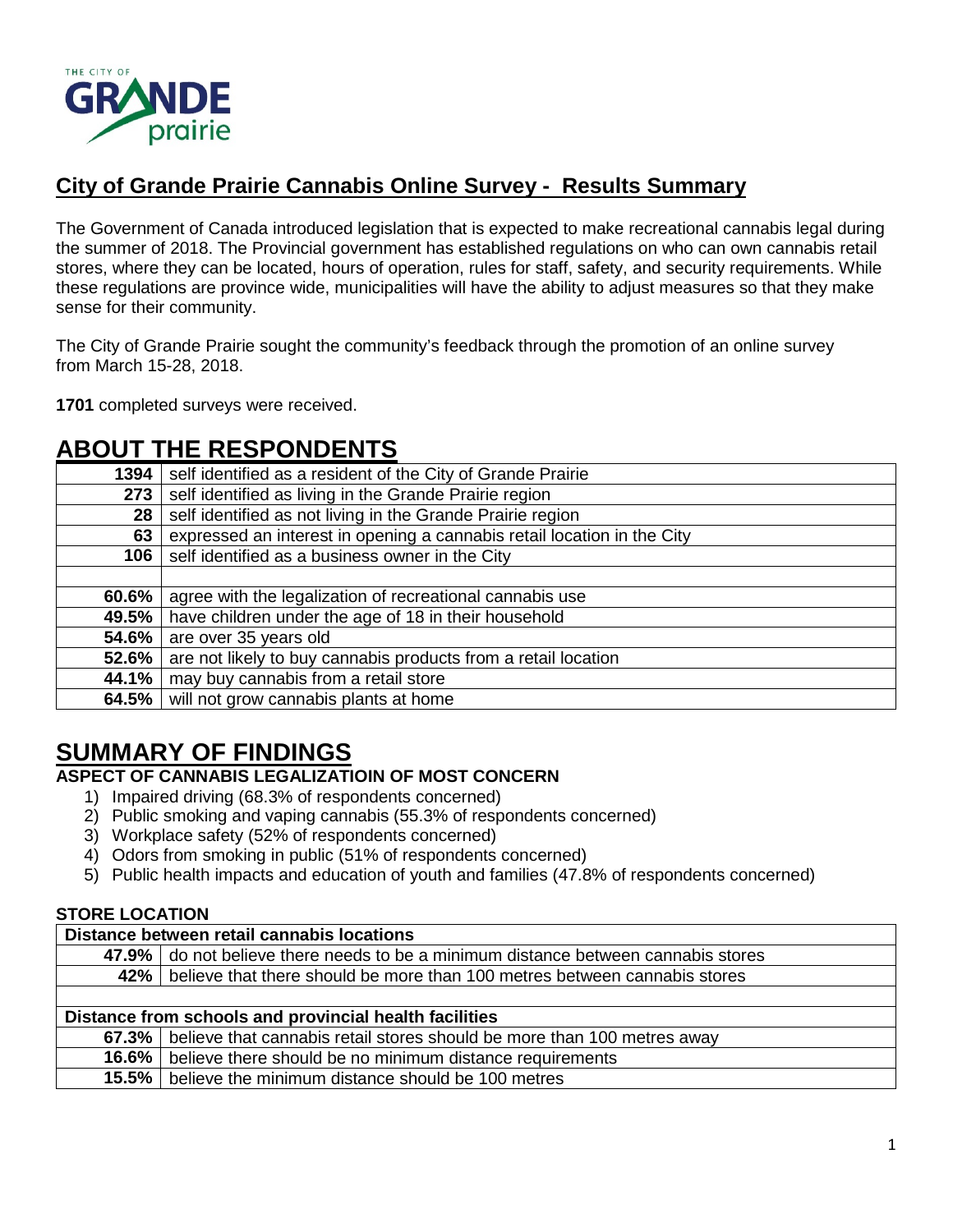

# **STORE LOCATION CONTINUED**

| <b>Distance from liquor stores</b>                              |                                                                               |
|-----------------------------------------------------------------|-------------------------------------------------------------------------------|
|                                                                 | 67.4%   believe there should be no minimum distance requirements              |
|                                                                 | 19.5% believe that cannabis retail stores should be more than 100 metres away |
|                                                                 |                                                                               |
| What areas would be a 'good fit' for retail cannabis locations? |                                                                               |
|                                                                 | 35.6% do not have a preference for locations                                  |
|                                                                 | 24% do not want cannabis stores in Grande Prairie                             |
| $17.9\%$                                                        | believe the Downtown area would be a 'good fit'                               |

#### **CONSUMPTION**

| Smoking and vaping cannabis in the same locations as you can smoke tobacco |                                                                                      |
|----------------------------------------------------------------------------|--------------------------------------------------------------------------------------|
| 54.6%                                                                      | Disagree                                                                             |
| 36.6%                                                                      | Agree                                                                                |
|                                                                            |                                                                                      |
| Smoking and vaping cannabis should be banned in all public places          |                                                                                      |
| 36%                                                                        | <b>Disagree</b>                                                                      |
| 53%                                                                        | Agree                                                                                |
|                                                                            |                                                                                      |
| <b>Rules for public consumption</b>                                        |                                                                                      |
| 37%                                                                        | support rules more like those for drinking alcohol                                   |
| 35.3%                                                                      | combination of both the more restrictive rules for both drinking alcohol and smoking |
| 20.9%                                                                      | support rules more like those for smoking tobacco                                    |
|                                                                            |                                                                                      |
| <b>Cannabis use at festivals and events</b>                                |                                                                                      |
| 60.4%                                                                      | support cannabis use should only in designated areas at these events                 |
| 27.4%                                                                      | believe cannabis use should be banned entirely at these events                       |
| 12.1%                                                                      | support cannabis use anywhere at these events                                        |
|                                                                            |                                                                                      |

Most acceptable places for people to consume cannabis:

- **1) In their backyard (77.7% of respondents)**
- **2) On their front porch or balcony (66.4% of respondents)**
- 3) At an outdoor concert or festival (39.2% of respondents)
- 4) While walking down the street (20.7% of respondents)
- 5) In a public park (19.2% of respondents)

Not acceptable places for people to consume cannabis

- **1) At a public transit stop (79% of respondents)**
- **2) In a public park (67.6% of respondents)**
- **3) While walking down the street (61.8% of respondents)**
- **4) Any outdoor public space (53% of respondents)**
- 5) At an outdoor concert or festival (40.3% of respondents)

#### **Retail Hours**

| The Province has established hours of operation as 10am to 2am |                                  |
|----------------------------------------------------------------|----------------------------------|
|                                                                | 32.9% $ $ agree with 10am to 2am |
|                                                                | 13.5%   Support 10am to midnight |
|                                                                | 39.1% support 10am to 10pm       |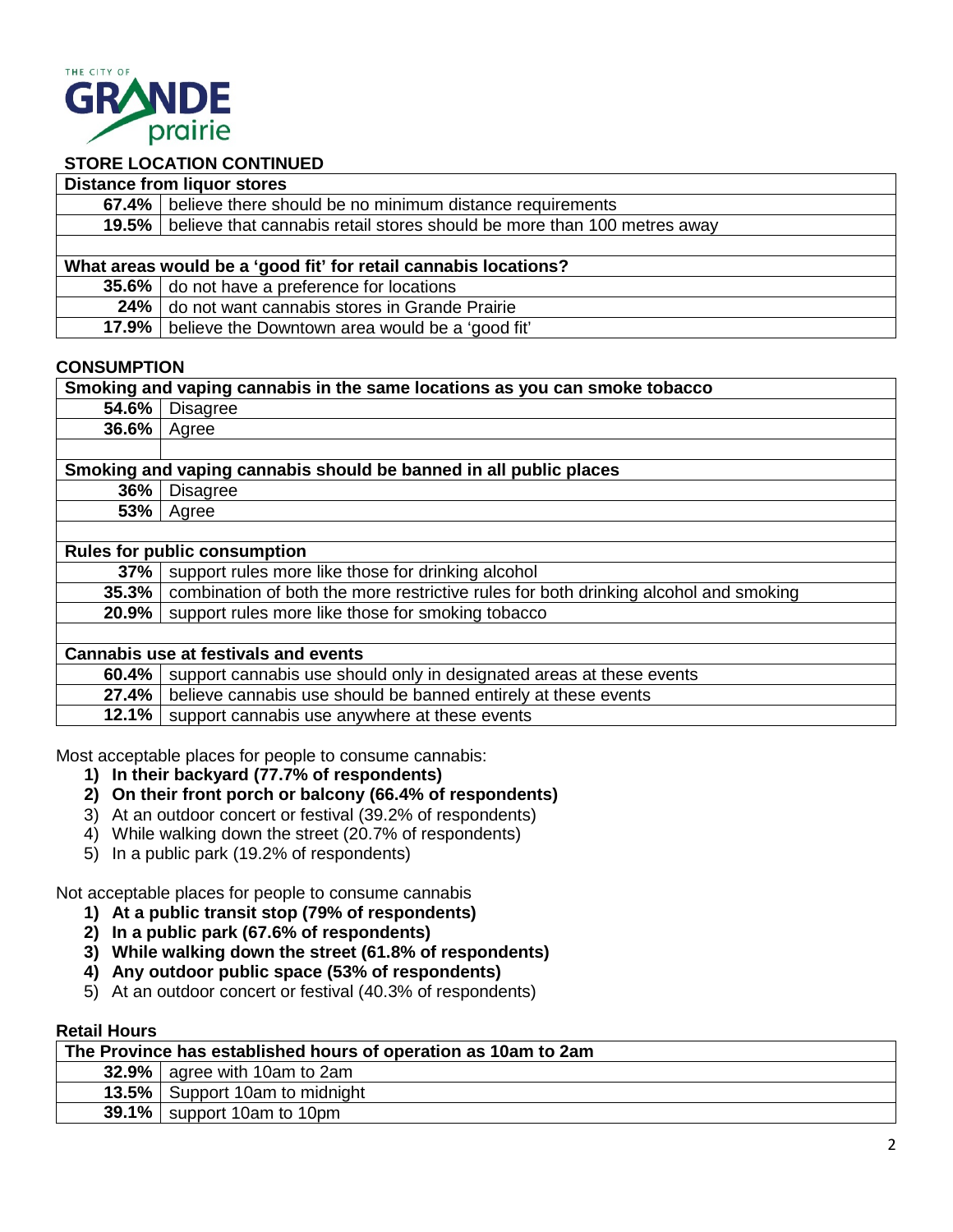



|           | Which of the following best describes you? (Select all that apply)                                      |
|-----------|---------------------------------------------------------------------------------------------------------|
| Responses | Answer Choices                                                                                          |
|           | 1394 I am a resident of Grande Prairie                                                                  |
|           | 273 I live in the region (i.e. County of Grande Prairie, Towns of Wembley, Beaverlodge, Sexsmith, etc.) |
|           | 28 I do not live in the Grande Prairie Region                                                           |
| 63 I      | I am interested in opening a cannabis retail location in the City                                       |
|           | 106 I am a business owner in the City                                                                   |
|           |                                                                                                         |

|           | Do you have children under the age of 18 in your household? |                       |
|-----------|-------------------------------------------------------------|-----------------------|
| Responses |                                                             | <b>Answer Choices</b> |
| 49.5% Yes |                                                             |                       |
| 50.4% No  |                                                             |                       |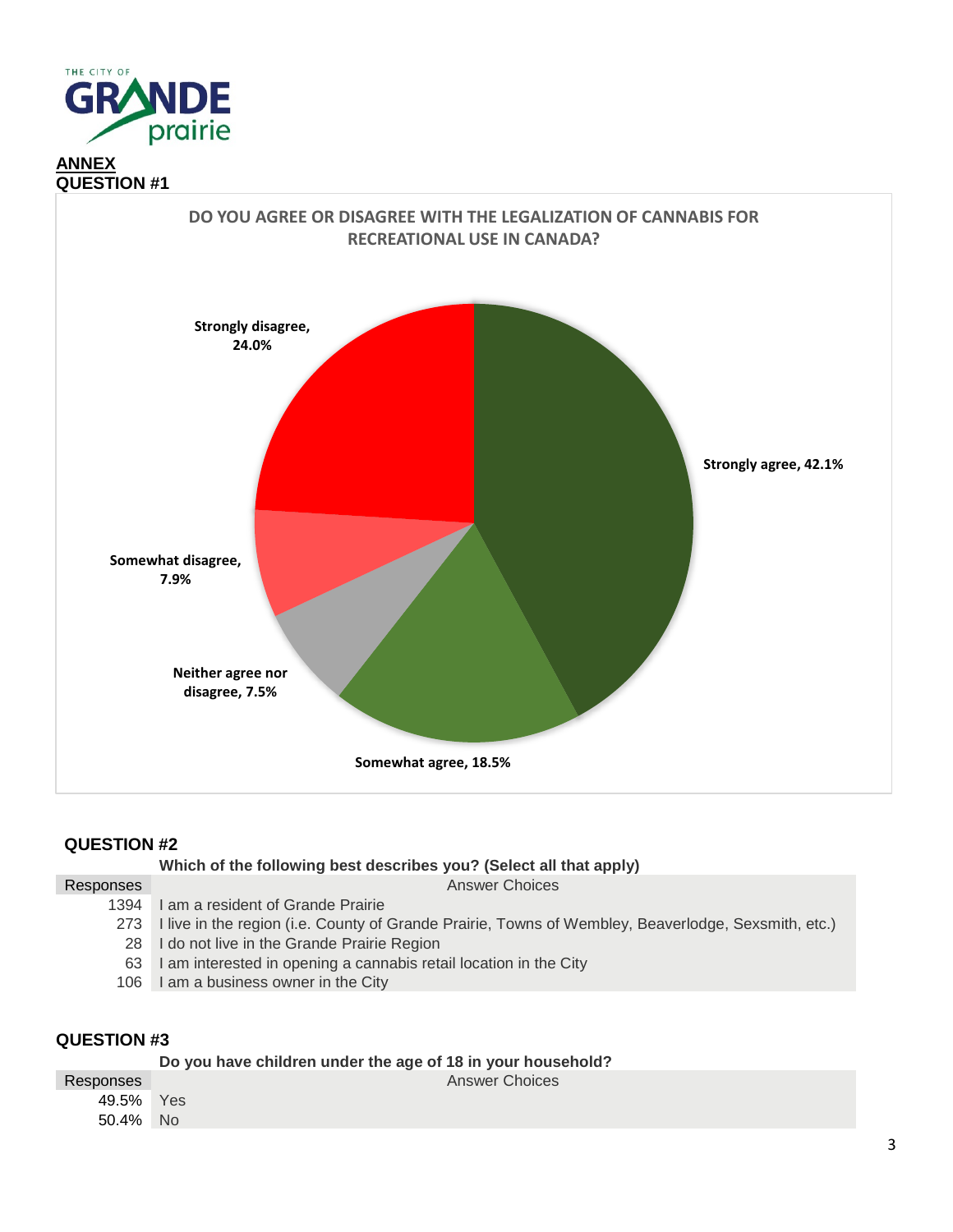

**Which of the following age groups do you fall into?**

**Responses** Answer Choices

| 1%    | Under 18  |
|-------|-----------|
| 44.1% | 18-35     |
| 40.8% | 36-54     |
| 10.7% | 55-64     |
| 3.1%  | 65 and up |

# **QUESTION #5**

|                                     | What aspects of cannabis legalization are you most concerned about? Select all that apply |
|-------------------------------------|-------------------------------------------------------------------------------------------|
| % of total<br>who made<br>selection |                                                                                           |
|                                     | <b>Answer Choices</b>                                                                     |
| 47.8%                               | Public health impacts and education for youth and families                                |
| 55.3%                               | Public smoking and vaping of cannabis                                                     |
| 24%                                 | Cannabis related crime                                                                    |
| 68.3%                               | <b>Impaired driving</b>                                                                   |
| 52%                                 | <b>Workplace safety</b>                                                                   |
| 15.6%                               | Safety for growing cannabis plants in the home                                            |
| 26.2%                               | Access to regulated, quality-controlled legal cannabis                                    |
| 31.8%                               | Neighbours who grow or smoke cannabis                                                     |
| 25.6%                               | The location of cannabis stores                                                           |
| 12.9%                               | Hours of operation of cannabis stores                                                     |
| 13.2%                               | Cannabis store signage and advertising                                                    |
| 51%                                 | Odors from smoking in public                                                              |
| 10.5%                               | Business opportunities related to cannabis                                                |
|                                     |                                                                                           |

9.1% Other (please specify)

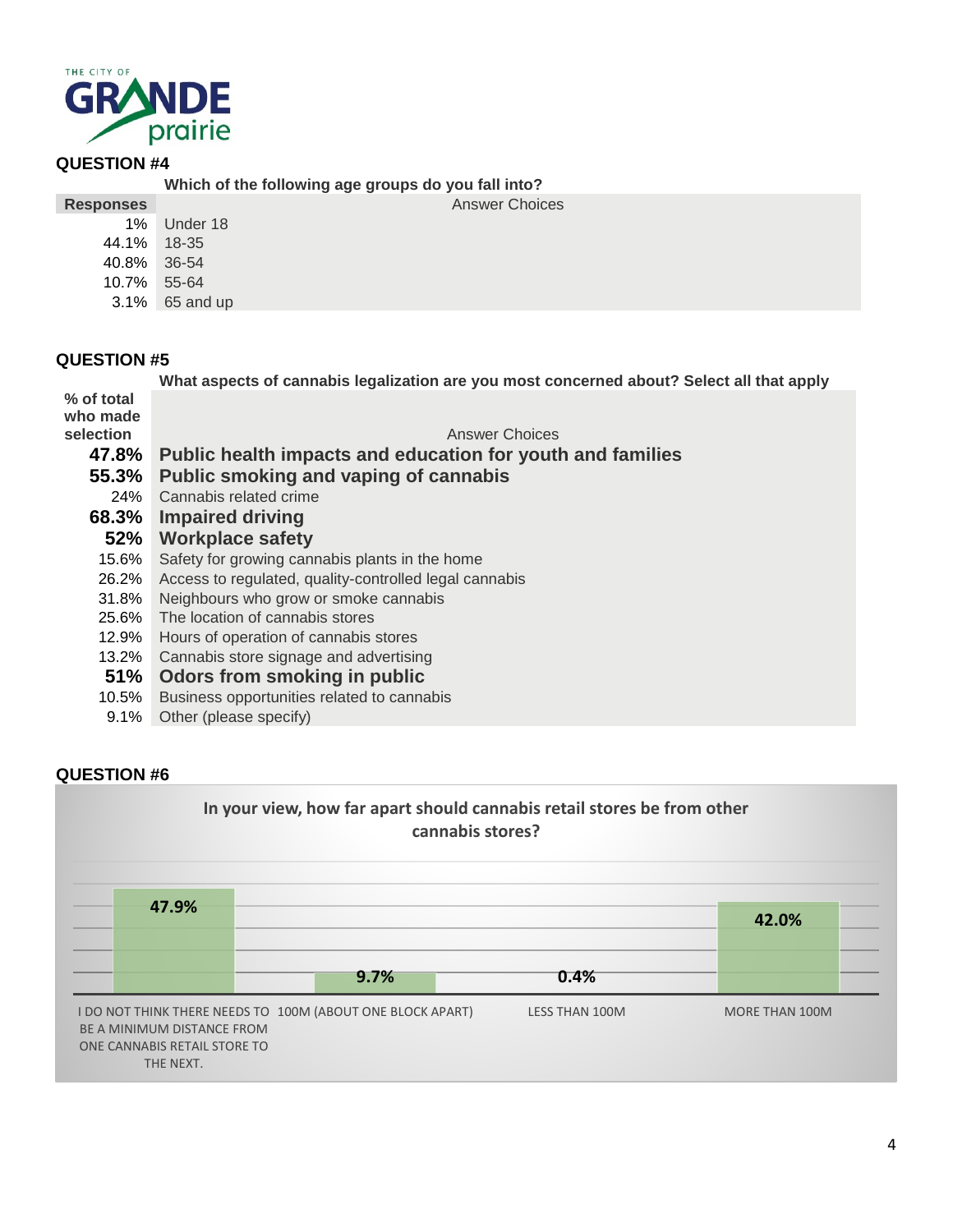

# **In your opinion, how far should cannabis retail stores be from schools and provincial health care facilities?**



#### **QUESTION #8**



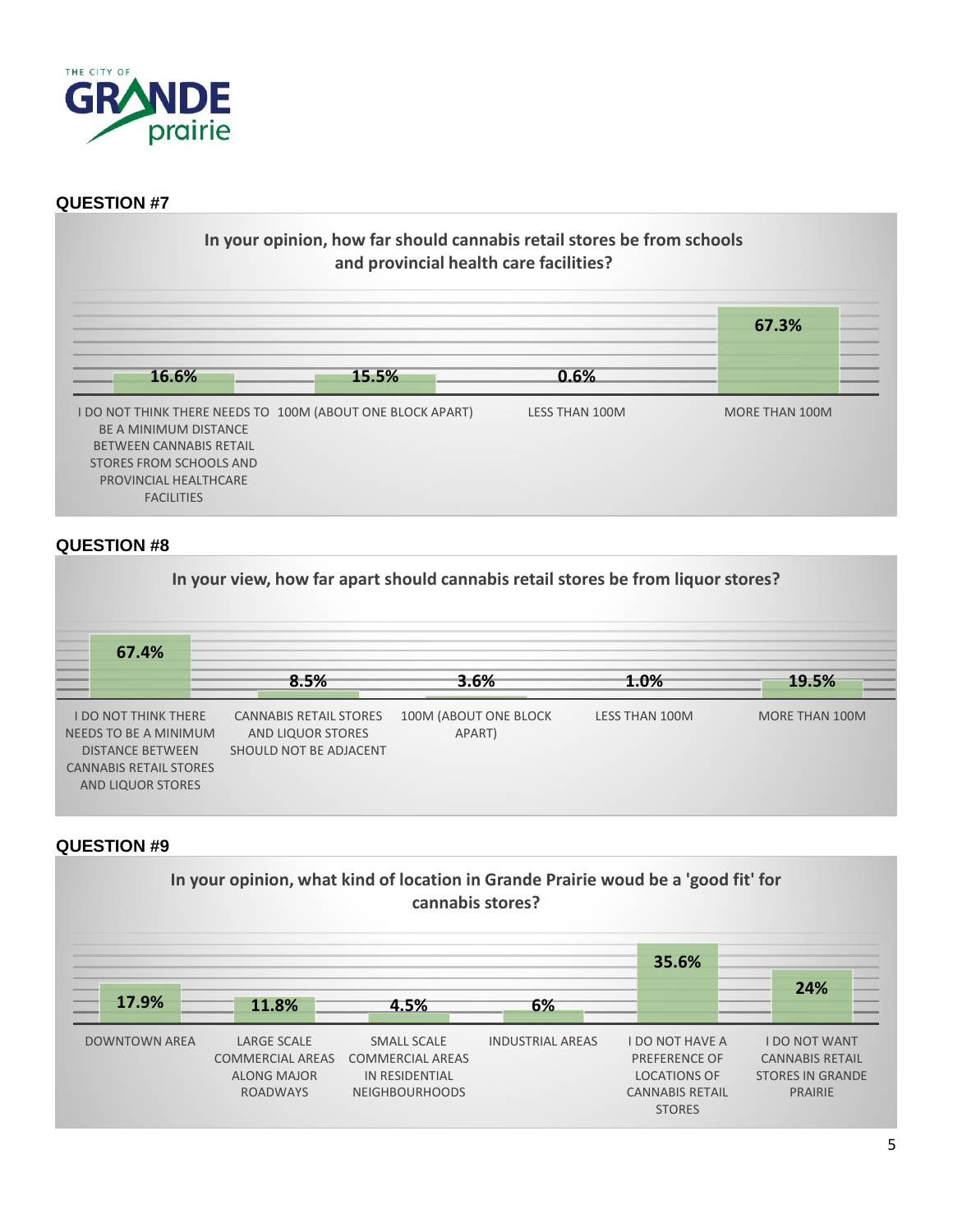



#### **QUESTION #11**



#### **QUESITON #12**

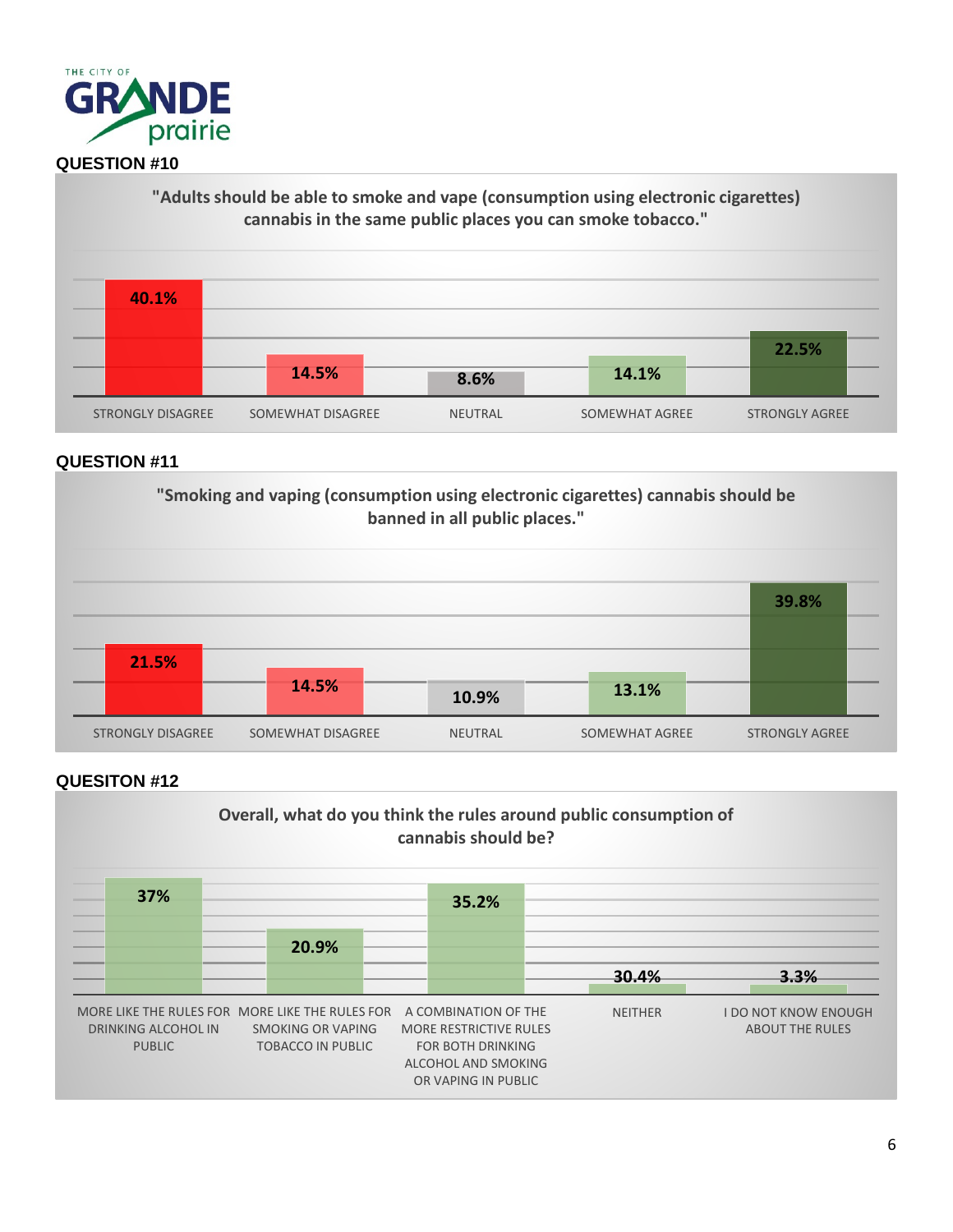

**What places do you feel are acceptable for people to consume cannabis? Select all that apply.**

| % of total<br>who made<br>selection | Answer Choices                    |
|-------------------------------------|-----------------------------------|
| 77.7%                               | In their backyard                 |
| 66.4%                               | On their front porch or balcony   |
| 39.2%                               | At an outdoor concert or festival |
| 19.2%                               | In a public park                  |
| 8.9%                                | At a public transit stop          |
| 20.7%                               | While walking down the street     |
| 15.8%                               | Any outdoor public space          |
| 23.2%                               | Other (please specify)            |

#### **QUESTION #14**

**What places do you feel are not acceptable for people to consume cannabis? Select all that apply. % of total who made Answer Choices** 11.8% In their backyard 17.1% On their front porch or balcony 40.3% At an outdoor concert or festival **67.6% In a public park 79% At a public transit stop 61.8% While walking down the street** 53% Any outdoor public space 11.3% Other (please specify)